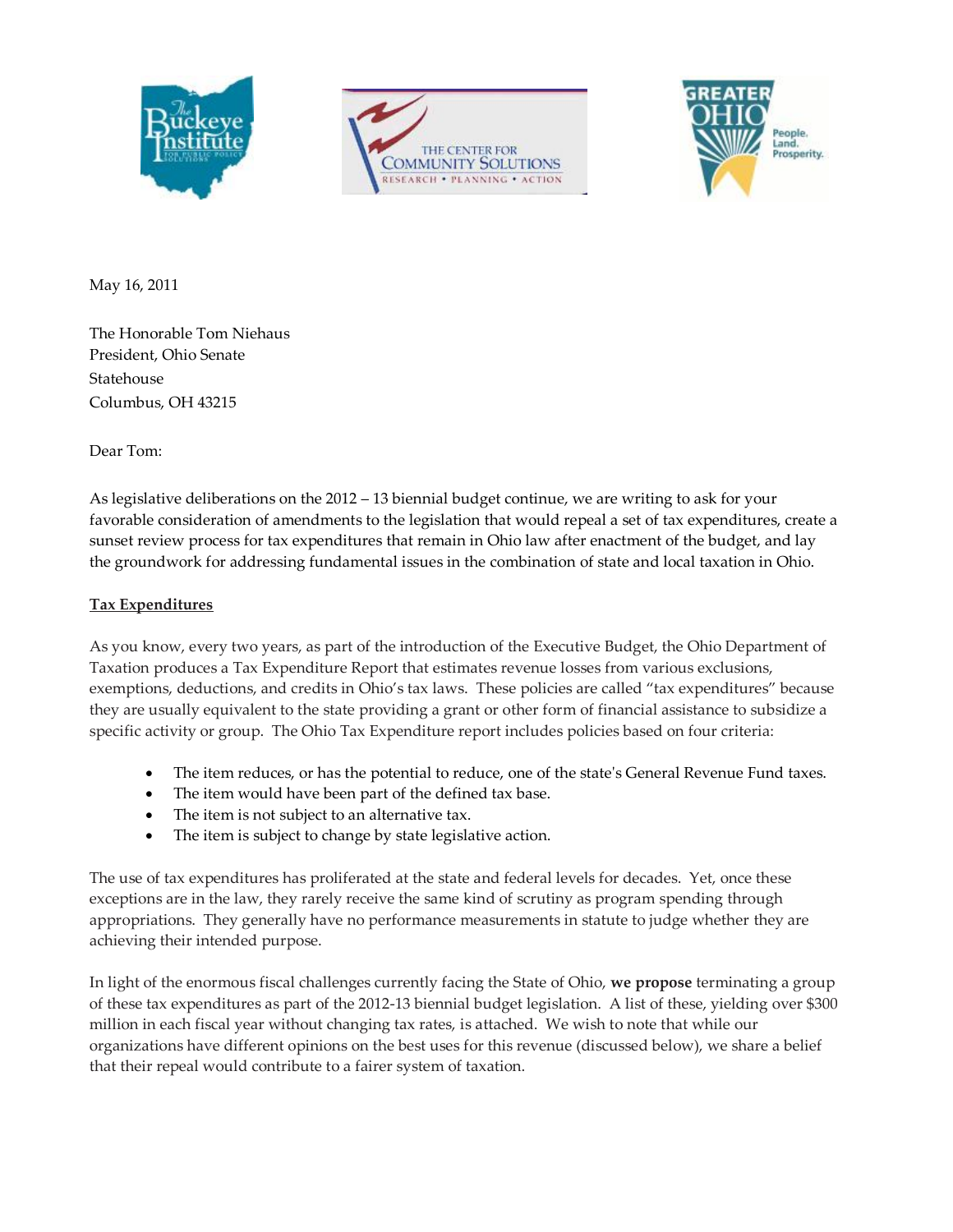**Further, we propose** that remaining tax expenditures be subject to "sunset" provisions, providing that they be repealed unless re-enacted by the General Assembly and approved by the Governor. Such provisions would include:

- Defining tax expenditures in a manner consistent with current Executive Budget estimates;
- Limiting the duration of tax expenditures to 8 years unless re-enacted by General Assembly;
- Establishing a schedule of sunset dates (July 1 of odd numbered years) for current tax expenditures;
- Making provision for a Joint Tax Expenditure Review Committee comprised of the Chairs and Ranking Minority Members of the Ways and Means and Finance Committees of the House and Senate, plus two members from each chamber jointly appointed by the Speaker and Minority Leader of the House and President and Minority Leader of the Senate. Criteria for periodic analysis of the utility (cost and benefit) of tax expenditures would be adopted, borrowing from the experience of states such as Washington that have similar procedures. Proposed new tax expenditures would be subject to analysis and review prior to action by the General Assembly; current tax expenditures would be reviewed periodically, as described above. New tax expenditures would be sunset July 1 of the fourth odd-numbered year following its effective date.

## **The Combined Impact of State and Local Taxation in Ohio**

As noted in numerous analyses, the combined effect of state *and local* taxes in Ohio is a significant consideration for tax fairness and adequacy, as well as the overall business climate of the state. With over 3,500 local taxing jurisdictions, the web of local taxation in Ohio is among the most complex of the 50 states. The impact on total state and local tax obligations is significant. The Washington-based Federation of Tax Administrators ranked Ohio's 2009 *state* taxes 33rd as a percent of personal income and 35th per capita (with first place being the highest); in 2007 (the latest date for which data are available), the Federation ranked *combined state and local taxes* 12<sup>th</sup> as a percent of personal income and 26th<sup>th</sup> per capita. While other analyses yield somewhat different rankings (e.g., *Governing Magazine's* Source Books, using the same primary data, rank Ohio *state and local* taxes per capita 16<sup>th</sup>), the overall patterns of relatively low state taxes, and relatively high (and regressive) local taxes are consistent in most such ranking exercises.

**We propose** creation of a bipartisan State and Local Tax Study Commission (including Independents as well as Democrats and Republicans) to review the framework of state and local taxation in Ohio, and recommend ways to (a) better align state and local taxation with the roles and responsibilities of state and local governments (including special purpose political subdivisions), (b) allow sufficient flexibility to address continually evolving economic and social circumstances, such as the shift from manufacturing to services and population shift from large central cities to suburbs,(c) provide adequate and stable funding for public services, (d) assure that the tax burden is broadly, fairly, and equitably distributed, and (e) contribute to the economic vitality and quality of life in Ohio.